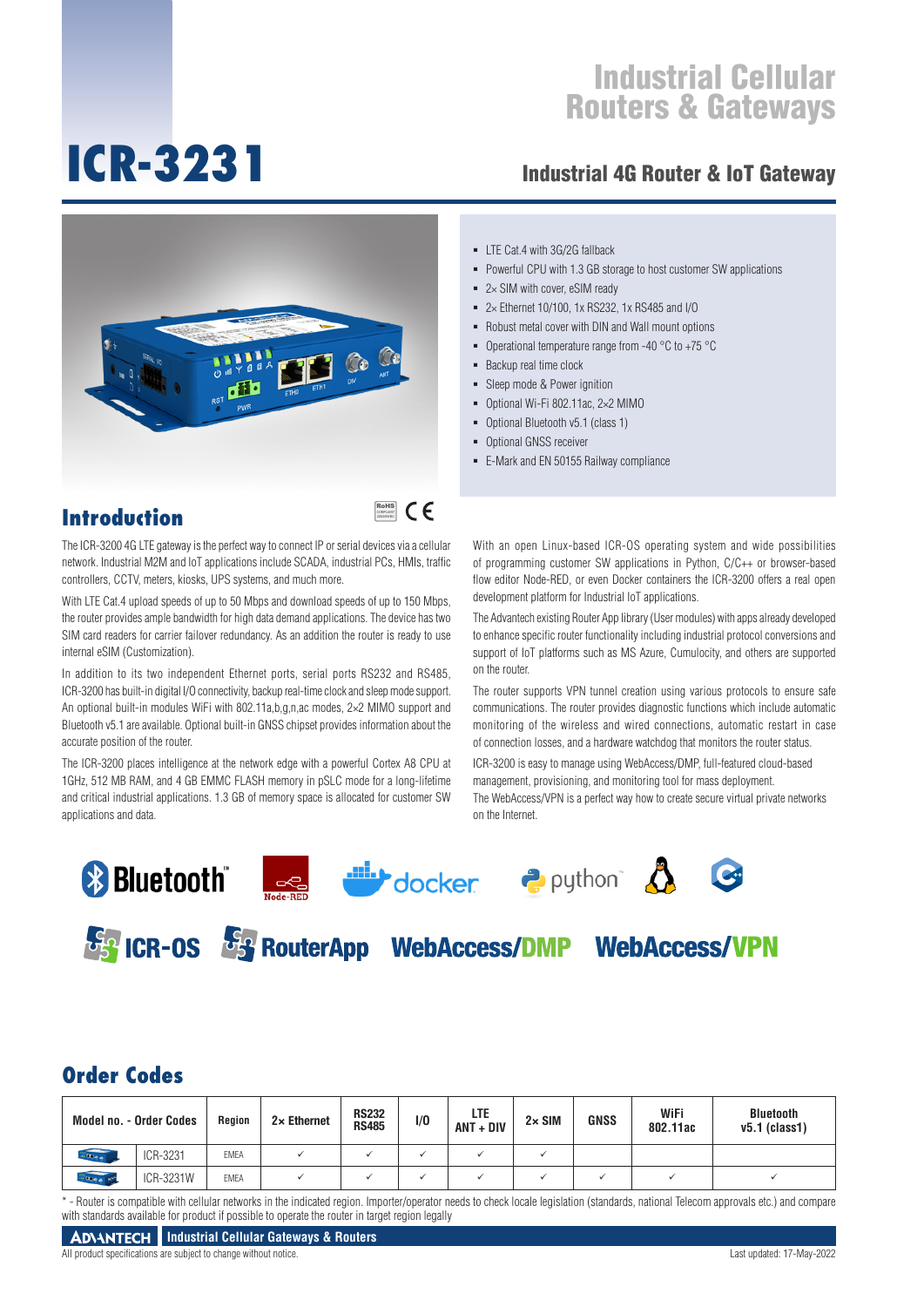### ICR-3231

# **Specifications**

| <b>System</b>         |                                                                                                          |
|-----------------------|----------------------------------------------------------------------------------------------------------|
| CPU                   | Cortex-A8, 1000 MHz                                                                                      |
| Memory                | $RAM - 512 MB$<br>eMMC - 4096 MB<br>(838 MB for Router Apps, 512 MB for customer data)                   |
| Watchdog              | HW Watchdog                                                                                              |
| <b>RTC</b>            | Battery backup RTC                                                                                       |
| <b>Interfaces</b>     |                                                                                                          |
| Ethernet              | $2\times$ Ethernet, RJ45, 10/100 Mbps, Isolation 1.5 kV                                                  |
| Serial Lines          | $1\times$ RS232 (Tx, Rx, RTS, CTS, GND)<br>$1 \times$ RS485 (A(-), B(+), GND)<br>(10-pin terminal block) |
| 1/0                   | $1\times$ Digital Input<br>1× Digital Output<br>(10-pin terminal block)                                  |
| <b>Reset Button</b>   | Reboot / Factory reset                                                                                   |
| <b>LED</b> Indicators | System, 3-level signal strength, Data activity, SIM1/SIM2 status,<br>2G/3G/4G technology, User, ETH      |

| <b>Bluetooth</b> - optional |                                                                            |  |  |  |
|-----------------------------|----------------------------------------------------------------------------|--|--|--|
| Antenna                     | Shared R-SMA WiFi antenna connector                                        |  |  |  |
| Version                     | Bluetooth 5.1, class 1 (Bluetooth Low Energy), Bluetooth®SIG Qualification |  |  |  |
| Data rate                   | 1 Mbps (GFSK), 2 Mbps ( $\varpi$ /4-DQPSK), 3 Mbps (8-DPSK)                |  |  |  |

| <b>Environmental</b>            |                                                 |  |  |  |
|---------------------------------|-------------------------------------------------|--|--|--|
| Power Supply                    | $9 - 36$ V DC (2-pin terminal block)            |  |  |  |
| Consumption                     | With WiFi: Idle 2.5 W / Average 4 W / Peak 11 W |  |  |  |
| Sleep Mode                      | Yes, 100 mW (HW Rev 1.0), 20 mW (HW Rev 2.0)    |  |  |  |
| Operating Temperature           | $-40$ to $+75$ °C                               |  |  |  |
| Storage Temperature             | -40 to +85 $^{\circ}$ C                         |  |  |  |
| Humidity                        | 5 to 95 %                                       |  |  |  |
| <b>IP Cover</b>                 | <b>IP30</b>                                     |  |  |  |
| <b>Physical Characteristics</b> |                                                 |  |  |  |
| <b>Dimensions</b>               | $31.2 \times 94 \times 129$ mm                  |  |  |  |
| Enclosure                       | Metal Case, Grounding Screw                     |  |  |  |
| Mounting                        | Wall Mount kit, DIN Rail                        |  |  |  |
| Weight                          | ICR-3231 - 457q<br>ICR-3231W - 477q             |  |  |  |

| <b>WiFi</b> - optional |                                                               |  |  |  |
|------------------------|---------------------------------------------------------------|--|--|--|
| Antenna                | $2\times$ R-SMA connectors, $2\times2$ MIMO                   |  |  |  |
| <b>Standards</b>       | IEEE802.11 ac/a/b/g/n 2.4 GHz / 5 GHz                         |  |  |  |
| Security               | WEP. WPA. WPA2. WPA3. 802.1X                                  |  |  |  |
| Modes                  | Access Point (unlimited clients), Station, Multirole STA & AP |  |  |  |
|                        |                                                               |  |  |  |

| <b>GNSS</b> - optional |                                             |  |  |
|------------------------|---------------------------------------------|--|--|
| Antenna                | Active, 1x SMA connector                    |  |  |
| <b>Systems</b>         | GPS, GLONASS, BeiDou, Galileo, QZSS         |  |  |
| Protocol               | NMFA                                        |  |  |
|                        | Ac Time-to-First-Fix   Cold 35 s, Warm 26 s |  |  |

| <b>Cellular Interface</b>    |                                                                                                                                                                                                                                                                                                                               |
|------------------------------|-------------------------------------------------------------------------------------------------------------------------------------------------------------------------------------------------------------------------------------------------------------------------------------------------------------------------------|
| <b>SIM Slots</b>             | $2\times$ SIM (Mini SIM $-$ 2FF) with cover, eSIM ready                                                                                                                                                                                                                                                                       |
| Antennas                     | $2\times$ SMA connector (1 $\times$ Main, 1 $\times$ Diversity)                                                                                                                                                                                                                                                               |
| <b>LTE Parameters</b>        | Cat.4, 3GPP E-UTRA Release 11<br>Supported FDD frequencies: B1 (2100 MHz), B3 (1800 MHz), B7 (2600 MHz), B8 (900 MHz), B20 (800 MHz), B28A (700 MHz)<br>Transfer rate: 150 Mbps (DL), 50 Mbps (UL)<br>Supported TDD frequencies: B38 (2600 MHz), B40 (2300 MHz), B41 (2500 MHz)<br>Transfer rate: 130 Mbps (DL), 35 Mbps (UL) |
| <b>HSPA+/UMTS Parameters</b> | Supported frequencies: B1 (2100 MHz), B8 (900 MHz)<br>Transfer rate: 42 Mbps (DL), 5.76 Mbps (UL)                                                                                                                                                                                                                             |
| <b>EDGE/GPRS Parameters</b>  | Supported frequencies: B3 (1800 MHz), B8 (900 MHz)<br>Transfer rate: 236.8 kbps (DL), 236.8 kbps (UL)                                                                                                                                                                                                                         |

| <b>Standards &amp; Requiations</b> |                                                                                           |  |  |  |  |
|------------------------------------|-------------------------------------------------------------------------------------------|--|--|--|--|
| Radio                              | EN 301 511, EN 301 908-1, EN 301 908-2, EN 301 908-13, EN 303 413, EN 301 893, EN 300 328 |  |  |  |  |
| EMC                                | EN 301 489-1, EN 301 489-19, EN 301 489-52, EN 301 489-17, EN 61000-6-2                   |  |  |  |  |
| Safety                             | UL/EN/AS/NZS 62368-1                                                                      |  |  |  |  |
| Mechanical                         | EN 60068-2-27, EN 60068-2-64, EN 60068-2-64, MIL-STD-810G, SAE J1455                      |  |  |  |  |
| Climatic                           | EN 60068-2-2, EN 60068-2-1, EN 60068-2-14, EN 60068-2-78, MIL-STD-810G, SAE J1455         |  |  |  |  |
| Transportation                     | E-Mark, EN 45545-2                                                                        |  |  |  |  |
| Railway                            | EN 50155 compliant                                                                        |  |  |  |  |
| National                           | CE. UKCA                                                                                  |  |  |  |  |
| Environmental                      | REACH, RoHS3 and WEEE compliant                                                           |  |  |  |  |
| Cellular Module Approvals*         | Regulatory: GCF, CE, NCC, RCM<br>Carrier: Deutsche Telekom, British Telecom               |  |  |  |  |

\*Approvals are valid for the integrated cellular module inside the router only. Cellular module approvals are not always applicable for the whole router – see "Standards and Regulations" chart for complete router approvals available.

### **Industrial Cellular Gateways & Routers Constrained and Cellular Gateways & Routers Constrained and Cellular Gateways & Routers Constrained and Cellular Gateways & Routers**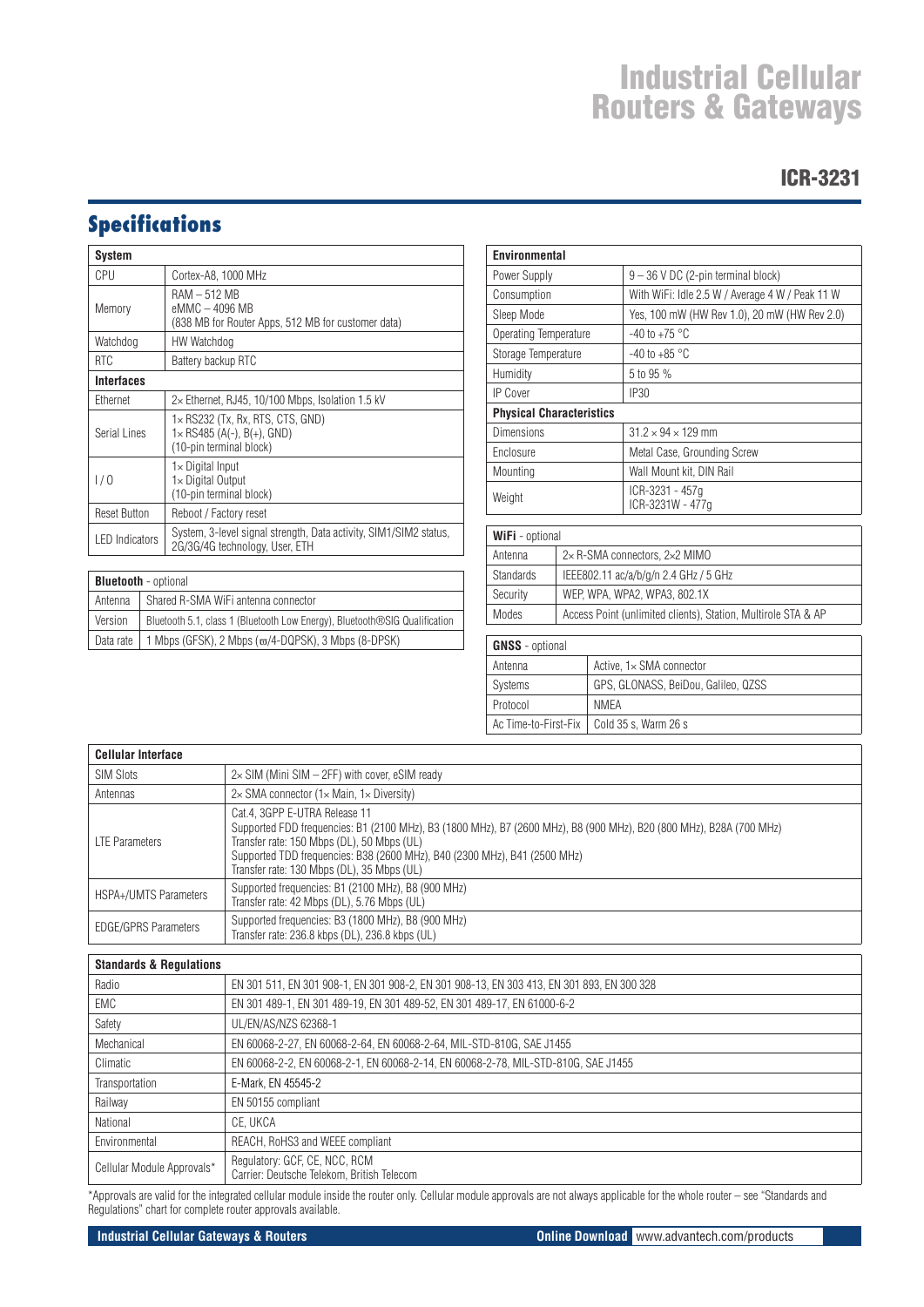### ICR-3231

| <b>Software</b>                      |                                                                                                                                                                                                                                                                                                  |
|--------------------------------------|--------------------------------------------------------------------------------------------------------------------------------------------------------------------------------------------------------------------------------------------------------------------------------------------------|
| Operating System                     | ICR-OS (Linux based)                                                                                                                                                                                                                                                                             |
| <b>SW Customization</b>              | Router App (User Modules)*                                                                                                                                                                                                                                                                       |
| Application Development              | Open Linux, *Python, BASH, C/C++, *Node-RED, *Docker                                                                                                                                                                                                                                             |
| Networking Features and<br>Protocols | DHCP, NAT/PAT, SSH, VRRP, PPPoE, SNMP, SMTP, Dynamic DNS client, DNS proxy, VLAN, QoS, *DMVPN, NTP Client/Server, *Routing<br>protocols RIP, BGP, OSPF, IS-IS, NHRP, Backup Routes, Port Forwarding, Host Port Routing, Ethernet Bridging, Load Balancing, IPv6 Dual Stack                       |
| Industrial Protocols and IoT         | *Modbus RTU/TCP gateway, *IEC 60870-5-101 to 104 gateway, *DF1, *DNP3, *MQTT, *LWM2M                                                                                                                                                                                                             |
| Security                             | HTTPS, SSH, SFTP, DMZ, Firewall (IP Filtering, MAC address filtering, Inbound and outbound Port filtering)<br>VPN Tunneling - WireGuard, OpenVPN, *EasyVPN, IPsec with IKEv1 and IKEv2, GRE, L2TP, PPTP<br>Authentication - RADIUS, TACACS+, *SCEP<br>Encryption - DES, 3DES, AES, RSA, MD5, SHA |
| Firmware Management                  | Automatic firmware updates - server, locally via LAN or remotely via WAN<br>Over-the-Air cellular module firmware updates                                                                                                                                                                        |
| Diagnostic/Log                       | Status – Signal Strength, Data Usage, Detailed Long Term Statistics<br>One CLICK report – Current Configuration, Factory Identification, Routing Table<br>Log - System Log, Reboot Log, Kernel Log<br>Remote Diagnostics (via SSH)                                                               |
| Event Engine                         | StartUp script & Up/Down script (Own rules based on Digital Inputs, Network Parameters, Data Usage, Timer, Power, Device Temperature)<br>Report Types: SMS, email, SNMP Trap                                                                                                                     |
| Configuration                        | Web server, SSH, Four configuration switchable profiles, Automatic configuration update from server, Backup & Restore configuration                                                                                                                                                              |
| <b>Advanced Software Tools</b>       | WebAccess/DMP - Remote Device Provisioning, Monitoring & Management Platform<br>WebAccess/VPN - Advanced Secure Networking Platform                                                                                                                                                              |

\*Functionality is available with installed Router App (User Module)

### **Accessories**

|                    |                                            | Included in the package | <b>Optional</b> |
|--------------------|--------------------------------------------|-------------------------|-----------------|
| <b>Part Number</b> | <b>Description</b>                         |                         |                 |
|                    | Wall mount kit                             | ✓                       |                 |
| BB-DIN-ICR32       | DIN clip                                   | ✓                       |                 |
| BB-CON-ICR32-10    | Serial / 10 connector                      | ✓                       |                 |
| BB-CON-WR2         | PWR connector                              | ✓                       |                 |
| ANT-LTE5G-025      | Antenna 5G/LTE Terminal                    |                         |                 |
| BB-AW-A2458G-FSRPK | Antenna Wi-Fi 2.4 & 5 GHz                  |                         |                 |
| BB-AP-AGNSS-SMA    | Ant GPS/GLONASS, magnetic, cable 3m, SMA-M |                         |                 |
| BB-RPS-v2-WR2-EU   | Wall mount Power Supply 12V/1A, EU plug    |                         |                 |
| BB-RPS-v2-WR2-UK   | Wall mount Power Supply 12V/1A, UK plug    |                         |                 |
| BB-RPS-v2-WR2-US   | Wall mount Power Supply 12V/1A, US plug    |                         |                 |
| BB-RPS-v2-WR2-AUS  | Wall mount Power Supply 12V/1A, AUS plug   |                         |                 |

For more accessories (Antennas, Power Supplies) visit www.advantech.com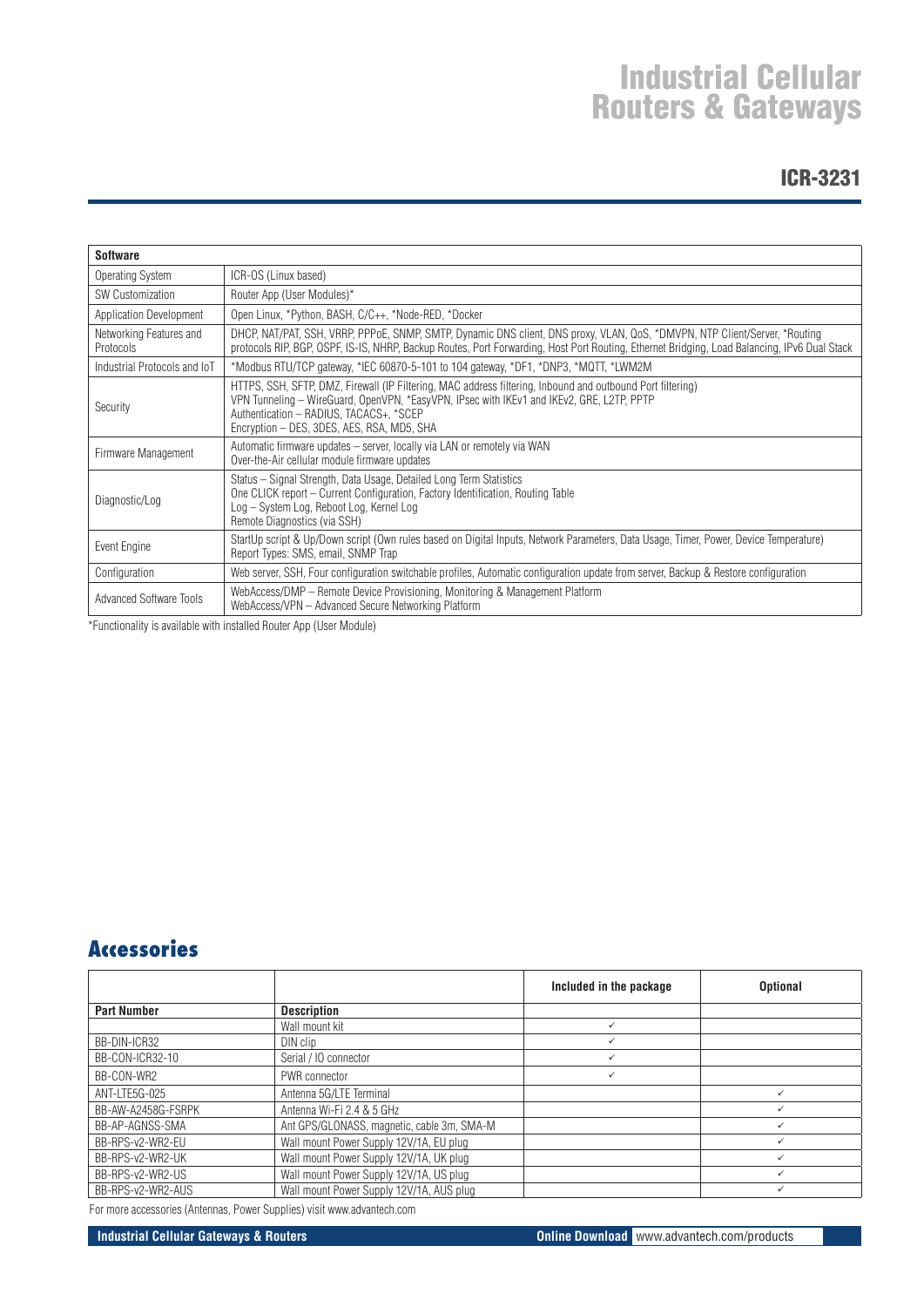### ICR-3231

### **Views**

FRONT VIEW



### LEFT SIDE VIEW



### LEFT SIDE VIEW

ROUTER WITHOUT SIM COVER



### REAR VIEW



### RIGHT SIDE VIEW

ICR-3231 - VERSION WITHOUT WIFI AND GPS



RIGHT SIDE VIEW ICR-3231W - VERSION WITH WIFI AND GPS

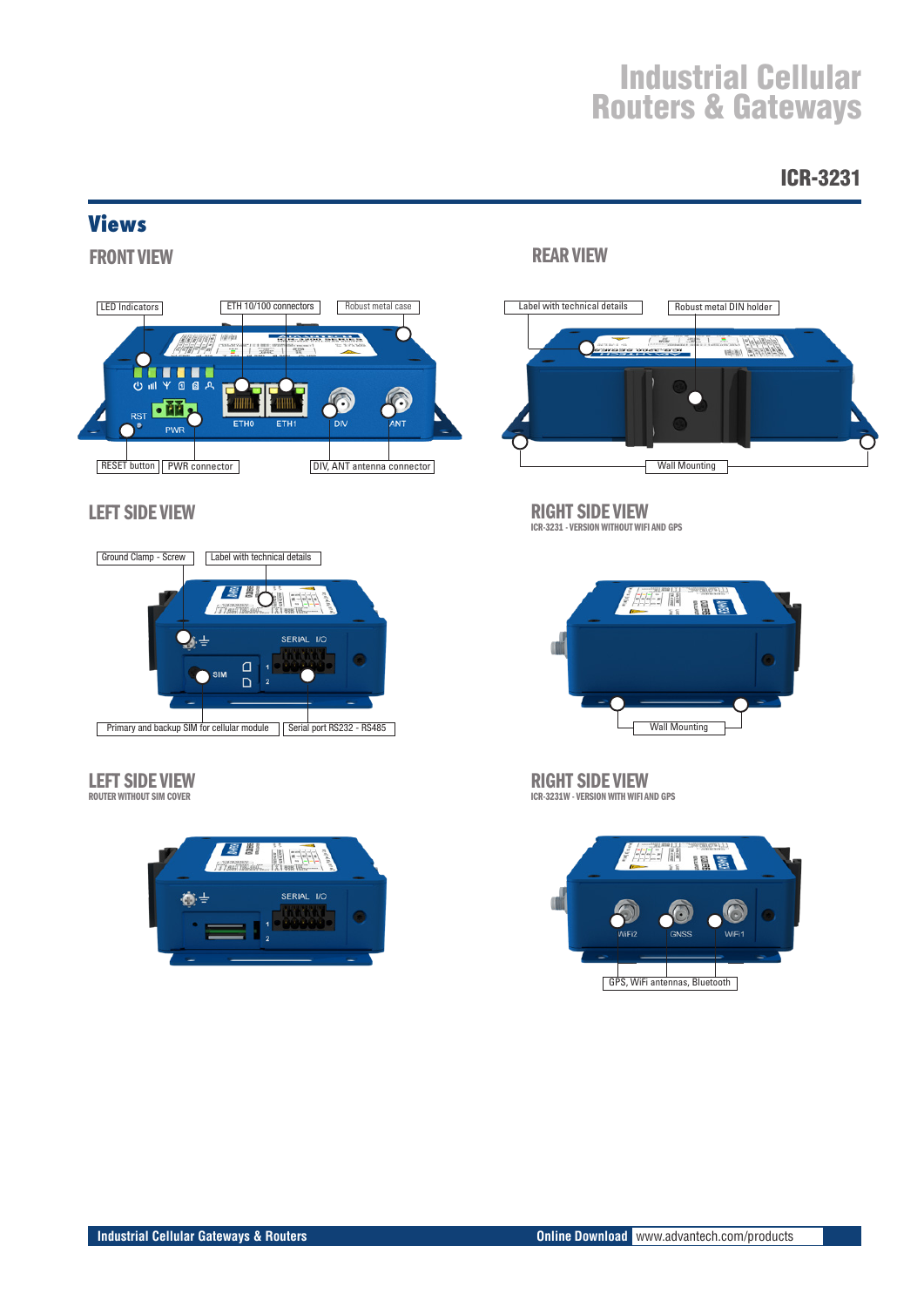ICR-3231



# **Dimensions - Technical Drawing**